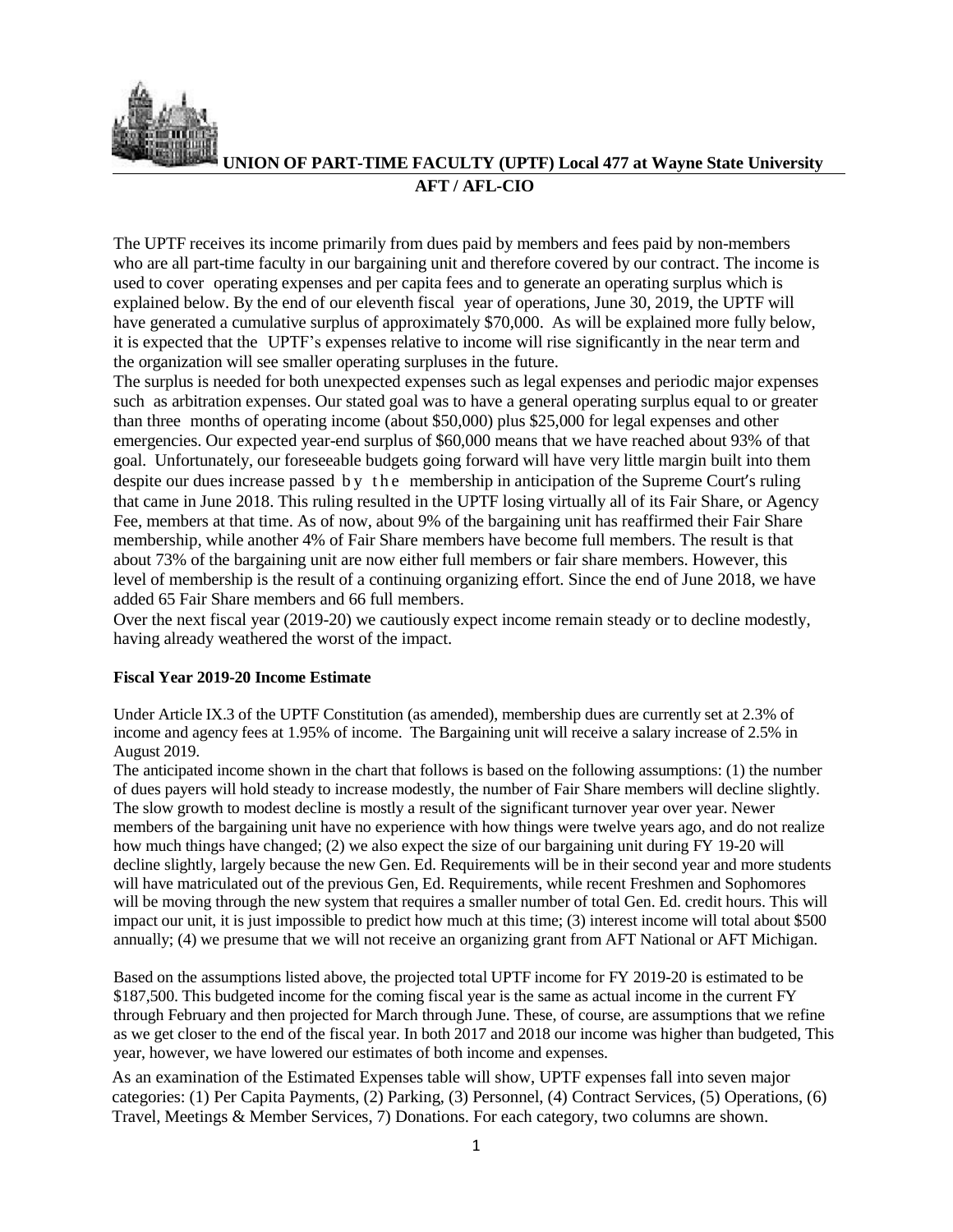"Projected" is the projected expenditure for the category in the current fiscal year (FY July 2018- June 2019) as of March 15, 2019. "Proposed" is the amount being recommended for the upcoming fiscal year budget. A category-by-category explanation of the estimated expenses for each of the six categories follows:

|                          | Projected | <b>Proposed</b> |
|--------------------------|-----------|-----------------|
|                          |           |                 |
|                          | 2018-19   | 2019-20         |
|                          |           |                 |
| <b>REVENUE</b>           |           |                 |
| <b>Total Revenue</b>     | \$189,000 | 187,500         |
|                          |           |                 |
| <b>EXPENSES</b>          |           |                 |
|                          |           |                 |
| <b>Per-Cap Payments</b>  | \$64,600  | \$65,630        |
| <b>Parking</b>           | \$2,000   | \$2,000         |
| <b>Personnel</b>         | \$108,509 | \$110,729       |
| <b>Office Operations</b> | \$4,776   | \$4,550         |
| <b>Member Services</b>   | \$1,200   | \$1,250         |
| <b>Donations</b>         | \$4,100   | \$3,100         |
| <b>Total Expenses</b>    | \$185,125 | \$187,263       |
| <b>GRAND TOTAL</b>       |           |                 |
| Under (Over) Budget      | \$3,875   | \$237           |
|                          |           |                 |

*(In March, 2018, we proposed a budget of \$192,875 in revenue and \$192,593 in expenses for FY 2019 (2018-19 budget). As you can see from the second column above, it currently looks like we overestimated revenue by \$3,875 and expenses by over \$6,468. Still, with three months to go in the FY, the estimates for the current year should be treated cautiously.)*

- **Per Capita Payments:** Per capita payments are one of our two biggest expenses. The UPTF is affiliated with the American Federation of Teachers (AFT) and with AFT-Michigan (AFT-M). We are also affiliated with the state and local councils of the American Federation of Labor-Congress of Industrial Organizations (AFL-CIO). We make per capita payments to each of these affiliated organizations to support the work they do that benefits us in both direct and indirect ways. These organizations supported the UPTF during our organizing drive and first contract campaign, assist us with legal advice, training, bargaining, and generally provide us with resources that make us a stronger local union and more than justify the affiliation per capita dues and fees.
	- o In addition, the UPTF purchases accidental death and dismemberment and occupational liability insurance for UPTF members through the AFT, but not for Fair Share members
	- o The cost of these per capita payments and insurances varies each month because the number of individuals in the UPTF bargaining unit varies considerably from month-tomonth. The size of the UPTF bargaining unit is greatly reduced during the spring-summer terms in comparison to the fall and winter semesters. Per capita payments are a fixed amount per member and in the case of the American Federation of Teachers and AFT-Michigan the amount of the payment varies according to the member's income.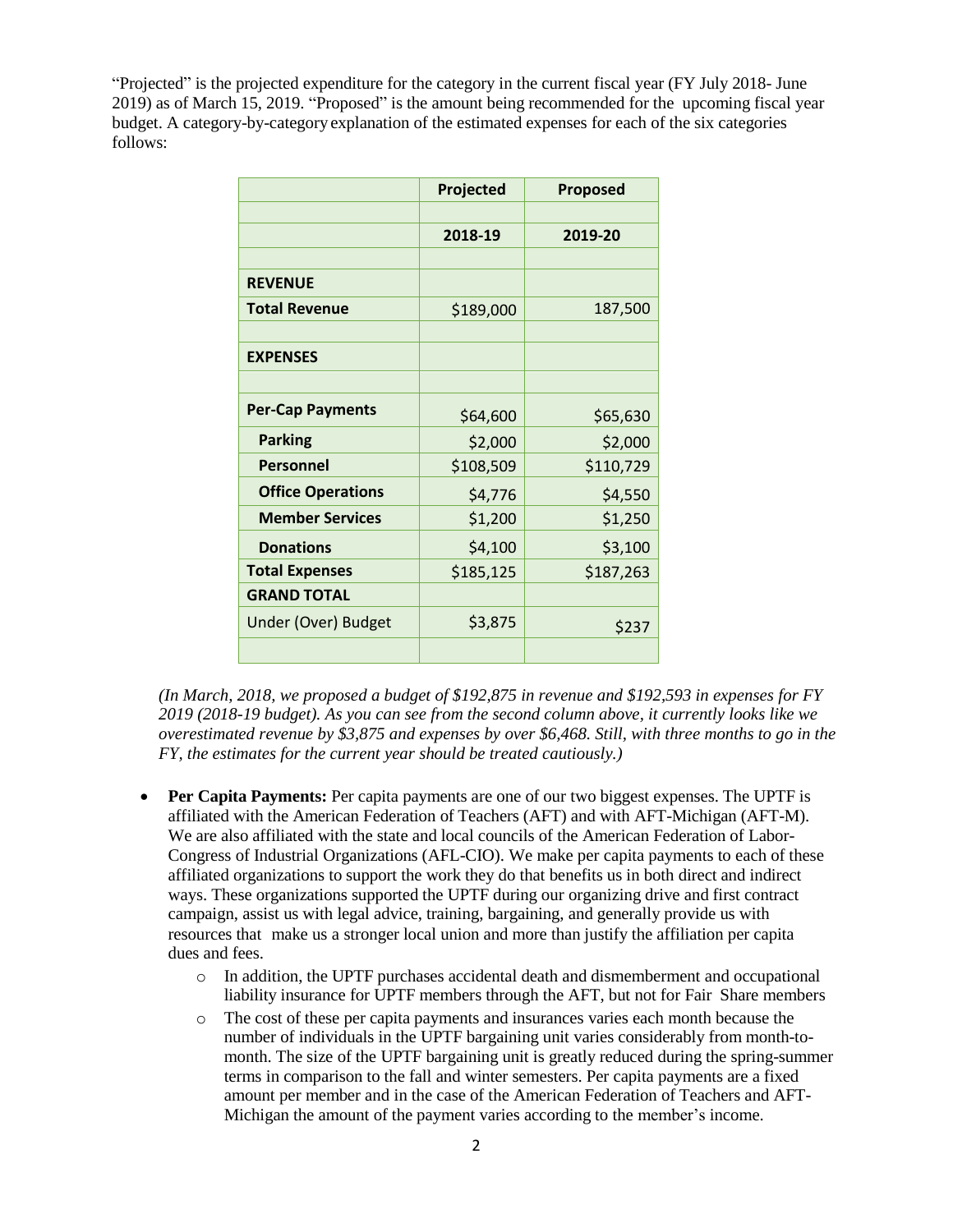▪ For example, depending upon an individual member's annual income, we pay either full dues (currently \$19.28), half dues (currently \$9.64), quarter dues (currently \$4.82), or eighth dues (currently \$2.41) to the AFT monthly for each member. To AFT-MI we pay\$18.70 for full dues, \$9.35 for half dues and \$4.68 monthly for quarter dues, AFT-MI has no eighth dues category. These rates will increase in September 2019.

- o The UPTF does not make per capita payments on behalf of Fair Share members to either the Metro Detroit Council or the State Council of the AFL-CIO, nor, since the *Janus v. AFSCME* decision in June 2018, to AFT National. We continue to do so to AFT-Michigan. These per capita payments to AFT-Michigan on behalf of Fair Share members are based on the portion of expenses that are directly related to contract enforcement and do not include costs associated with the political activities of the Union.
- $\circ$  The UPTF purchases a fidelity bond through the AFT to protect the membership from any mistakes made or crimes committed by UPTF fiduciaries that result in financial loss to the UPTF membership. The cost of this bond is \$85 per year and is paid in November.
- o The expense estimates in this category are based on the same assumptions regarding size and make-up of the bargaining unit as were used to produce the income estimate. If income is over- or under-estimated, per capita and insurance payments expenses will be over- or underestimated by the same factor.

■ Expenses go both up, and down, faster than income. We conclude that the reduction in the overall size of the bargaining unit, both because of fewer people employed and new people declining representation, will result in per cap payments to our affiliates in FY 2020 of about **\$65,650**

- **Parking:** Providing semester parking passes for our twelve-month employees and daily parking for our part-time organizers who drive to campus will cost the UPTF about **\$2,000** in FY 2019-20. Since our employees are also Part-time Faculty. Thus, the University picks up the remaining cost of their parking for those teaching on main campus, as it does for all part-time faculty. The Union does not pay cell phone stipends.
- **Personnel**: Technically, the UPTF contracts with AFT-Michigan to handle our payroll. AFT-Michigan therefore pays our employees, deducts and forwards payroll taxes, issues W-2 forms and so forth. The Local, however, makes the decisions regarding the hiring, assigned work, supervision, number of employees, wages, and hours. It takes a lot of time and effort and a certain amount of expertise to run a local union, especially one that is the size of the UPTF and one that experiences the turn-over we do. The UPTF could not continue to operate in the absence of paid staff.
	- Our high level of turnover has been mentioned previously; only by constant organizing can we keep our full and fair share membership at, or near, 70%. While not all of these are teaching this semester, our staff has signed 131 full or fair share members since June 2018. This represents 18.2% of the current bargaining unit (720 members). This level of turnover and new member signing is only possible with continual face to face organizing.
	- o The Executive Director is responsible for administrative duties ranging from managing meetings by scheduling them, proposing the agenda, and tracking employee issues to supporting the Treasurer with monthly, periodic, and annual financial processes. He also supervises the staff organizing effort and manages the UPTF database. Thomas Anderson, who was hired as full-time Executive Director at the beginning of the Fall 2015 semester, has been the Vice President, Grievance Officer and Lead Negotiator of the UPTF since its inception and continues to fulfill those duties. His contract calls for Tom to volunteer 2 hours weekly in addition to his compensated time. With benefits and payroll taxes, his total compensation will be about \$67,715, of which \$46,586 is salary.
	- o The UPTF also employs the Treasurer for work both as Treasurer and as an additional Part-Time Organizer (PTO) for 11 hours weekly. We will continue that expense. Approximately 5 of the compensated h o u r s are for treasurer-related work, the rest for organizing work.